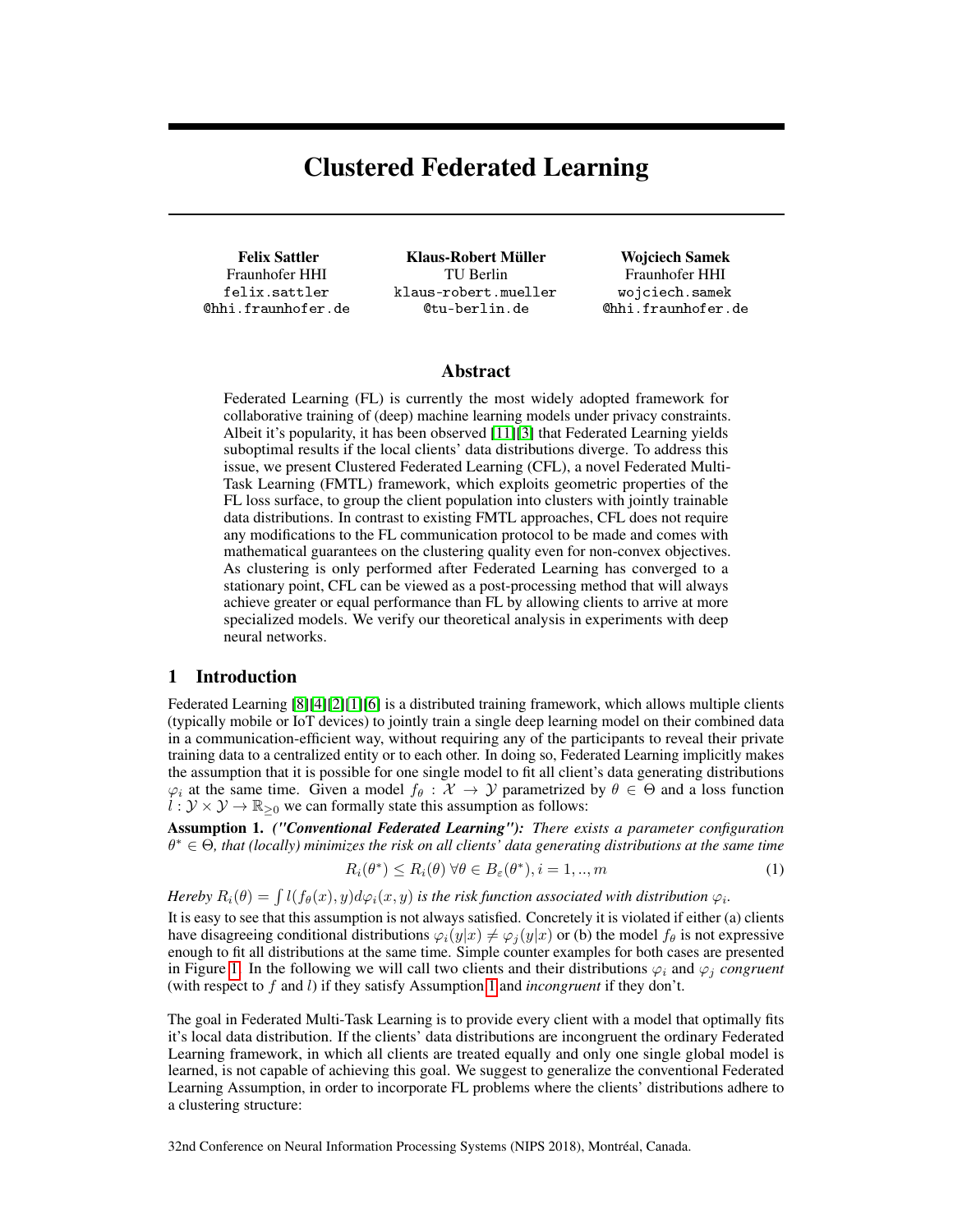<span id="page-1-1"></span>**Assumption 2.** *("Clustered Federated Learning"): There exists a partitioning*  $C = \{c_1, ..., c_k\}$ ,  $\bigcup_{i=1}^k c_k = \{1,..,m\}$  *of the client population, such that every subset of clients*  $c \in \mathcal{C}$  *satisfies the conventional Federated Learning Assumption.*

# 2 Clustered Federated Learning

In this paper, we address the question of how to solve distributed learning problems that satisfy Assumption [2.](#page-1-1) This will require us to first identify the correct partitioning  $\mathcal{C}$ , which at first glance seems like a daunting task, as under the Federated Learning paradigm the server has no access to the clients data, their data generating distributions or any meta information thereof. However, as we will see, there exists an explicit criterion based on which the clustering structure can be inferred.

To see this, let us first look at the following simplified Federated Learning setting with  $m$  clients, in which the data on every client was sampled from one of two data generating distributions  $\varphi_1, \varphi_2$  such that w.l.o.g.  $D_1, ..., D_k \sim \varphi_1(x, y)$  and  $D_{k+1}, ..., D_m \sim \varphi_2(x, y)$ . Every Client is associated with an empirical risk function  $r_i(\theta) = \sum_{x \in D_i} l_{\theta}(f(x_i), y_i)$  which approximates the true risk arbitrarily well if the number of data points on every client is sufficiently large  $r_i(\theta) \approx R_{I(i)}(\theta)$ . For demonstration purposes let us first assume equality. Then the Federated Learning objective becomes

$$
F(\theta) := \sum_{i=1}^{m} |D_i|/|D|r_i(\theta) = a_1 R_1(\theta) + a_2 R_2(\theta)
$$
 (2)

with  $a_1 = \sum_{i=1}^k |D_i|/|D| > 0$  and  $a_2 = \sum_{i=k+1}^m |D_i|/|D| > 0$ . Under standard assumptions it has been shown [\[7\]](#page-4-7) that the Federated Learning optimization protocol converges to a stationary point  $\theta^*$ of the Federated Learning objective. In this point it holds that  $\nabla F(\theta^*) = 0$  from which it follows that

$$
\nabla R_1(\theta^*) = -\frac{a_2}{a_1} \nabla R_2(\theta^*)
$$
\n(3)

Now we are in one of two situations. Either it holds that  $\nabla R_1(\theta^*) = \nabla R_2(\theta^*) = 0$ , in which case we have simultaneously minimized the risk of all clients. This means  $\varphi_1$  and  $\varphi_2$  are congruent and we have solved the distributed learning problem. Otherwise  $\varphi_1$  and  $\varphi_2$  are incongruent and the *cosine* 

<span id="page-1-0"></span>

Figure 1: Two toy cases in which the Federated Learning Assumption is violated. Blue points belong to clients from the first cluster while orange points belong to clients from the second cluster. Left: Federated XOR-problem. An insufficiently complex model is not capable of fitting all clients' data distributions at the same time. Right: If different clients' conditional distributions diverge, *no model* can fit all distributions at the same time. In both cases the data on clients belonging to the same cluster can be easily separated.



Figure 2: Displayed are the optimization paths of Federated Learning with two clients, applied to two different toy problems with incongruent (left) and congruent (right) risk functions. In the incongruent case Federated Learning converges to a stationary point of the FL objective where the gradients of the two clients are of positive norm and point into opposite directions. In the congruent case there exists an area (marked grey in the plot) where both risk functions are minimized. If Federated Learning converges to this area the norm of both client's gradient updates goes to zero. By inspecting the gradient norms the two cases can be distinguished.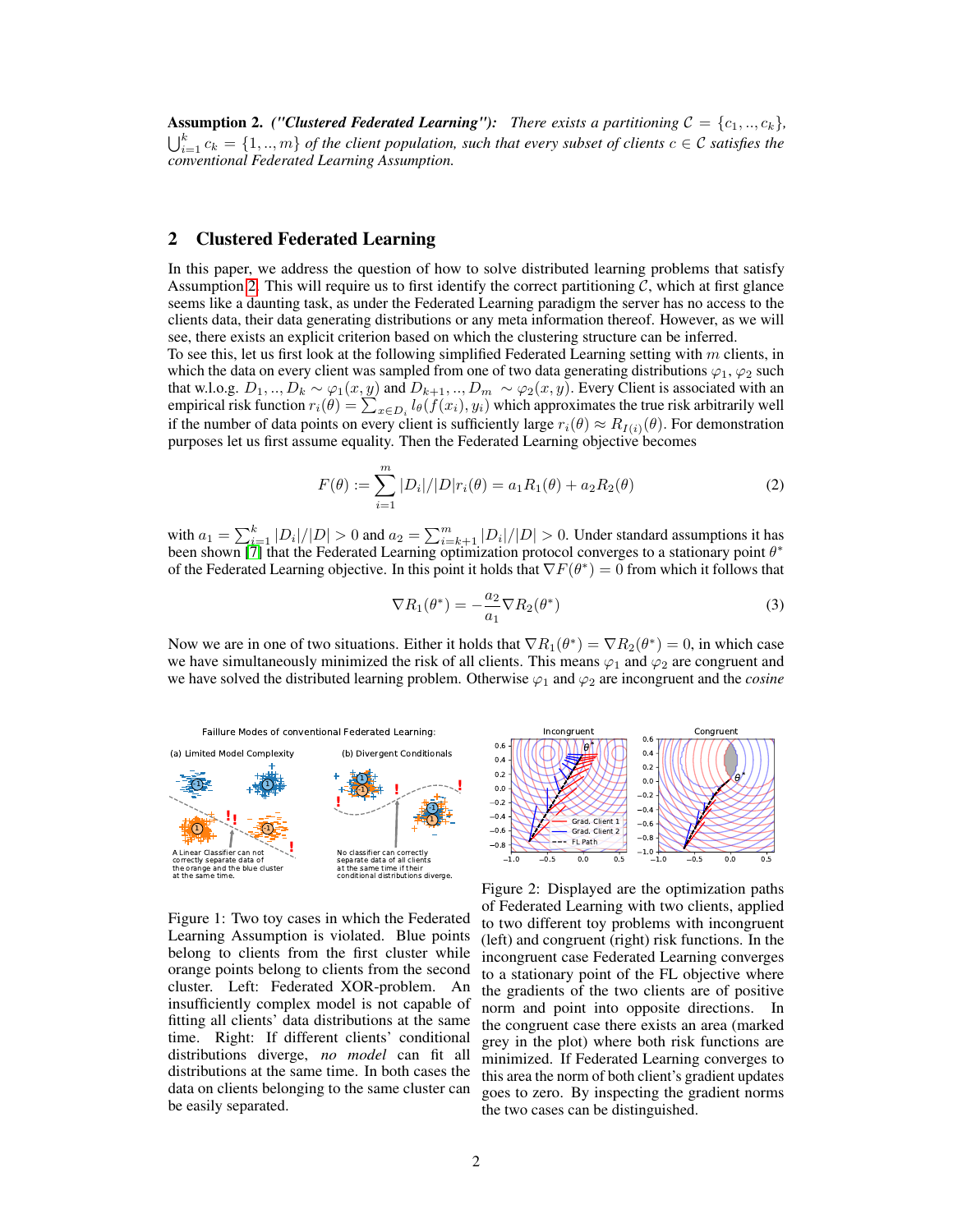*similarity* between the gradient updates of any two clients is given by

$$
\alpha(\nabla r_i(\theta^*), \nabla r_j(\theta^*)) := \frac{\langle \nabla r_i(\theta^*), \nabla r_j(\theta^*) \rangle}{\|\nabla r_i(\theta^*)\| \|\nabla r_j(\theta^*)\|} = \frac{\langle \nabla R_{I(i)}(\theta^*), \nabla R_{I(j)}(\theta^*) \rangle}{\|\nabla R_{I(i)}(\theta^*)\| \|\nabla R_{I(j)}(\theta^*)\|} = \begin{cases} 1, & I(i) = I(j) \\ -1, & I(i) \neq I(j). \end{cases} \tag{4}
$$

For a visual illustration of the result we refer to Figure [2.](#page-1-0) This insightful consideration tells us that, after Federated Learning has converged to a stationary solution, *we can distinguish clients based on their hidden data generating distribution by only inspecting the cosine similarity between their gradient updates*. The result can be readily generalized to more than two data generating distributions and empirical risk functions which deviate from the true risk, an extended manuscript is currently in preparation. Now we are in the position to improve Federated Learning for all clients by grouping the client population into clusters corresponding to their data generating distribution and training a separate model for each cluster.

Algorithm: Clustered Federated Learning recursively bi-partitions the client population in a topdown way: Starting from an initial set of clients  $c = \{1, ..., m\}$  and a parameter initialization  $\theta_0$ , CFL performs Federated Learning according to Algorithm [1,](#page-2-0) in order to obtain a stationary solution  $\theta^*$  of the FL objective. After Federated Learning has converged, the stopping criterion

<span id="page-2-4"></span><span id="page-2-2"></span><span id="page-2-1"></span>
$$
0 \le \max_{i \in c} \|\nabla_{\theta} r_i(\theta^*)\| < \varepsilon_2 \tag{5}
$$

is evaluated. If criterion [\(5\)](#page-2-1) is satisfied, we know that all clients are sufficiently close to a stationary solution of their local risk and consequently CFL terminates, returning the FL solution  $\theta^*$ . If on the other hand, criterion [\(5\)](#page-2-1) is violated, this means that the clients are incongruent and the server computes the pairwise cosine similarities  $\alpha$  between the clients' latest transmitted updates according to equation [\(4\)](#page-2-2). Next, the server separates the clients into two clusters in such a way that the maximum similarity between clients from different clusters is minimized

$$
c_1, c_2 \leftarrow \arg\min_{c_1 \cup c_2 = c} (\max_{i \in c_1, j \in c_2} \alpha_{i,j}).
$$
\n
$$
(6)
$$

CFL is then recursively re-applied to each of the two separate groups starting from the stationary solution  $\theta^*$ . Splitting recursively continues on until none of the sub-clusters violate the stopping criterion anymore, at which point all groups of mutually congruent clients have been identified. The entire recursive procedure is presented in Algorithm [2.](#page-2-3)

#### 3 Related Work

Federated Learning [\[8\]](#page-4-2)[\[4\]](#page-4-3) is currently the dominant framework for distributed training of machine learning models under communication- and privacy constraints. Federated Learning assumes the clients to be congruent, i.e. that one central model can fit all client's distributions at the same time. Different authors have investigated the convergence properties of Federated Learning in congruent iid and non-iid scenarios: [\[10\]](#page-4-8),[\[9\]](#page-4-9) and [\[12\]](#page-4-10) perform an empirical investigation, [\[7\]](#page-4-7) prove convergence guarantees. Conventional Federated Learning [\[8\]](#page-4-2)[\[4\]](#page-4-3) has been extensively investigated in congruent

<span id="page-2-3"></span><span id="page-2-0"></span>

| <b>Algorithm 1:</b> Federated Learning                                                                                                                                                                                                                                                                                                                                                                                       | <b>Algorithm 2:</b> ClusteredFederatedLearning (CFL)                                                                                                                         |
|------------------------------------------------------------------------------------------------------------------------------------------------------------------------------------------------------------------------------------------------------------------------------------------------------------------------------------------------------------------------------------------------------------------------------|------------------------------------------------------------------------------------------------------------------------------------------------------------------------------|
| (FL)                                                                                                                                                                                                                                                                                                                                                                                                                         | <b>1 Input:</b> initial parameters $\theta$ , set of clients c                                                                                                               |
| <b>1 Input:</b> initial parameters $\theta$ , set of                                                                                                                                                                                                                                                                                                                                                                         | $\mathbf{2} \cdot \theta^* \leftarrow \text{FederatedLearning}(\theta, c)$                                                                                                   |
| clients $c$<br>2 repeat                                                                                                                                                                                                                                                                                                                                                                                                      | $3 \bullet \alpha_{i,j} \leftarrow \frac{\langle \nabla r_i(\theta^*), \nabla r_j(\theta^*) \rangle}{\ \nabla r_i(\theta^*)\  \ \nabla r_i(\theta^*)\ }, i,j \in \mathbb{C}$ |
| for $i \in c$ in parallel do<br>$3^{\circ}$                                                                                                                                                                                                                                                                                                                                                                                  | 4 if $\max_{i \in c}   \nabla r_i(\theta^*)   \geq \varepsilon_2$ then                                                                                                       |
|                                                                                                                                                                                                                                                                                                                                                                                                                              | 5 $\mathbf{e}_1, c_2 \leftarrow \arg \min_{c_1 \cup c_2 = c} (\max_{i \in c_1, j \in c_2} \alpha_{i,j})$<br>6 $\mathbf{e}_i^*, i \in c_1 \leftarrow$                         |
| $\begin{array}{c c} \mathbf{4} & \mathbf{4} & \mathbf{4} & \mathbf{4} & \mathbf{4} & \mathbf{4} & \mathbf{4} & \mathbf{4} & \mathbf{4} & \mathbf{4} & \mathbf{4} & \mathbf{4} & \mathbf{4} & \mathbf{4} & \mathbf{4} & \mathbf{4} & \mathbf{4} & \mathbf{4} & \mathbf{4} & \mathbf{4} & \mathbf{4} & \mathbf{4} & \mathbf{4} & \mathbf{4} & \mathbf{4} & \mathbf{4} & \mathbf{4} & \mathbf{4} & \mathbf{4} & \mathbf{4} & \$ |                                                                                                                                                                              |
| 6<br>end                                                                                                                                                                                                                                                                                                                                                                                                                     | ClusteredFederatedLearning( $\theta^*, c_1$ )                                                                                                                                |
| $\tau \mid \cdot \theta \leftarrow \theta + \sum_{i \in c} \frac{ D_i }{ D_c } \Delta \theta_i$                                                                                                                                                                                                                                                                                                                              | 7 $\cdot \theta_i^*, i \in c_2$                                                                                                                                              |
|                                                                                                                                                                                                                                                                                                                                                                                                                              | ClusteredFederatedLearning( $\theta^*$ , $c_2$ )                                                                                                                             |
| <b>8</b> until $\ \sum_{i \in c} \frac{ D_i }{ D_i } \Delta \theta_i \  < \varepsilon_1$                                                                                                                                                                                                                                                                                                                                     | 8 else                                                                                                                                                                       |
| 9  return $\theta$                                                                                                                                                                                                                                                                                                                                                                                                           | $\theta \mid \cdot \theta_i^* \leftarrow \theta^*, i \in \mathcal{C}$                                                                                                        |
|                                                                                                                                                                                                                                                                                                                                                                                                                              | 10 end                                                                                                                                                                       |
|                                                                                                                                                                                                                                                                                                                                                                                                                              | 11 <b>return</b> $\theta_i^*, i \in c$                                                                                                                                       |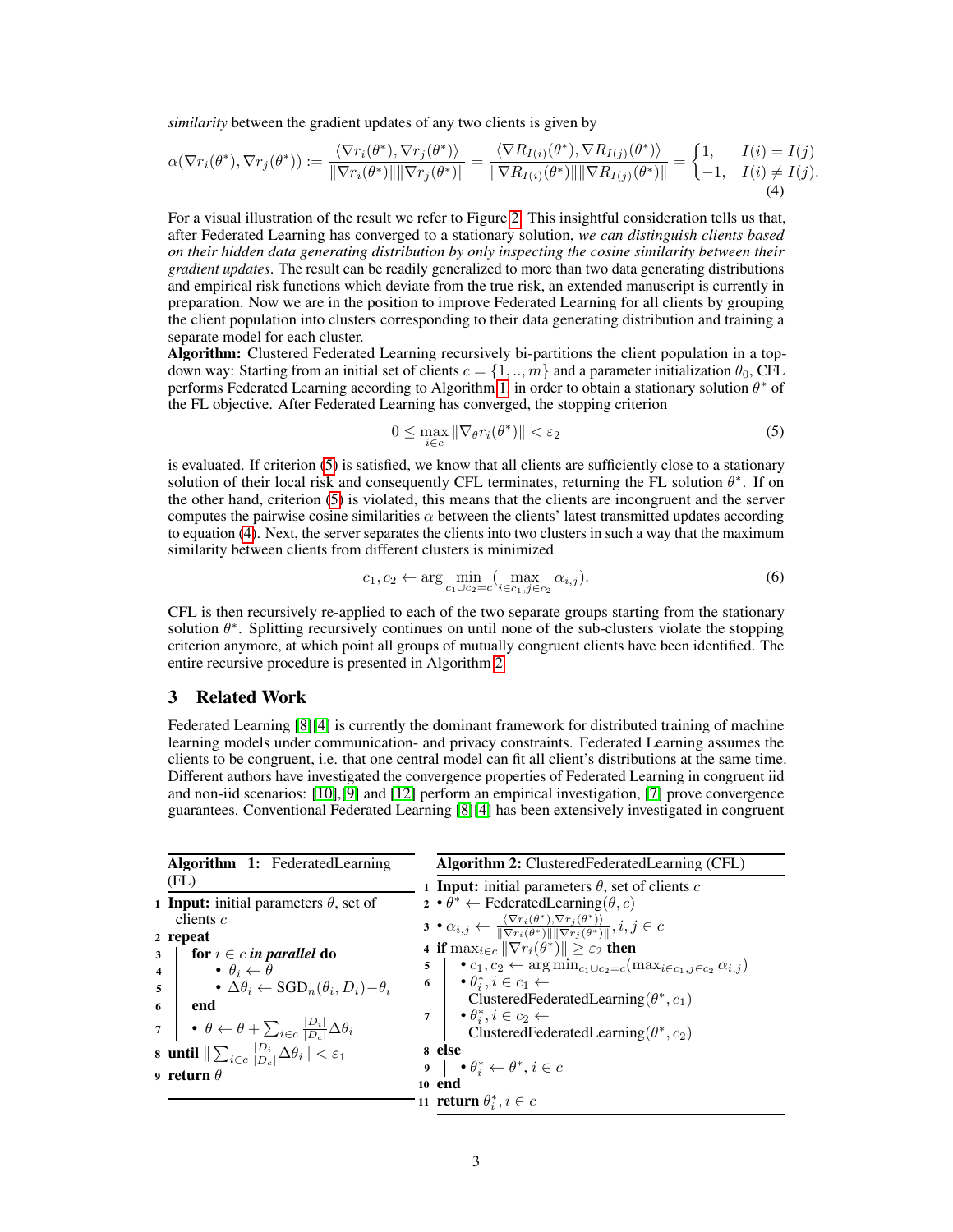<span id="page-3-0"></span>

Figure 3: Clustered Federated Learning applied to the "permuted labels problem" on CIFAR with 20 clients and 4 different permutations. Left: Accuracy of the trained model(s) on their corresponding test sets. In communication rounds 50, 100 and 150 the client population is separated, by using the cosine similarity criterion [\(6\)](#page-2-4), which leads to an immediate improvement in accuracy. Right: Pairwise cosine similarity between the weight-updates of different clients. If clients have the same data generating distribution their similarities are marked blue in the plot, otherwise orange. For all clients that have already been correctly clustered the pairwise cosine similarities are displayed in grey.

non-iid scenarios [\[9\]](#page-4-9)[\[12\]](#page-4-10), but is unable to deal with the challenges of incongruent data distributions as argued in section [1.](#page-0-1) Existing Federated Multi-Task Learning approaches [\[11\]](#page-4-0)[\[3\]](#page-4-1) allow clients to adapt their local models, but are only applicable to convex objective functions, incapable of distinguishing congruent from incongruent settings, and limited in their ability to scale to massive client populations. In contrast, CFL can be applied to arbitrary Federated Learning problems, incurs no computational overhead for the clients (and negligible overhead for the server) and is not restricted to a certain class of objective functions.

## 4 Experiments

The Cifar-10 dataset [\[5\]](#page-4-11) contains 50000  $32\times32\times3$  training images in 10 categories. We split the training data randomly and evenly among 20 clients, which we group into 4 different clusters. All clients belonging to the same cluster apply the same random permutation  $P_{c(i)}$  to their labels such that their modified training and test data is given by

$$
\hat{D}_i = \{ (x, P_{c(i)}(y)) | (x, y) \in D_i \}, \qquad D_i^{\hat{t}est} = \{ (x, P_{c(i)}(y)) | (x, y) \in D^{test} \}. \tag{7}
$$

The clients then jointly train a 5-layer convolutional neural network on the modified data using CFL with 3 epochs of local training at a batch-size of 100. Figure [3](#page-3-0) (left) shows the joint training progression: In the first 50 communication rounds, all clients train one single model together, following the conventional Federated Learning protocol. After these initial 50 rounds, training has converged to a stationary point of the Federated Learning objective and client test accuracies stagnate at around 20%. Conventional Federated Learning would be finalized at this point. At the same time, we observe (Figure [3,](#page-3-0) right) that a distinct gap in the pairwise cosine-similarities of the different clients has developed  $(1)$ , red arrow), indicating an underlying clustering structure. In communication round 50 the client population is split up for the first time, which leads to an immediate 25% increase in validation accuracy for all clients belonging to the "purple" cluster which was separated out  $(2)$ . Splitting is repeated in communication rounds 100 and 150 until all clusters have been separated and the pairwise cosine similarity between clients from the same cluster has dropped to close to zero  $(3)$ , grey dots), which indicates that clustering is finalized. At this point the accuracy of all clients has more than doubled the one achieved by the Federated Learning solution and is now at close to  $60\%$  (4).

## 5 Conclusion

In this paper we presented Clustered Federated Learning, a Federated Multi-Task Learning approach that can improve *any* existing Federated Learning Framework by providing the participating clients with more specialized models. CFL comes with mathematical guarantees on the clustering quality, doesn't require any modifications to the FL communication protocol to be made and is able to distinguish situations in which a single model can be learned from the clients' data from those in